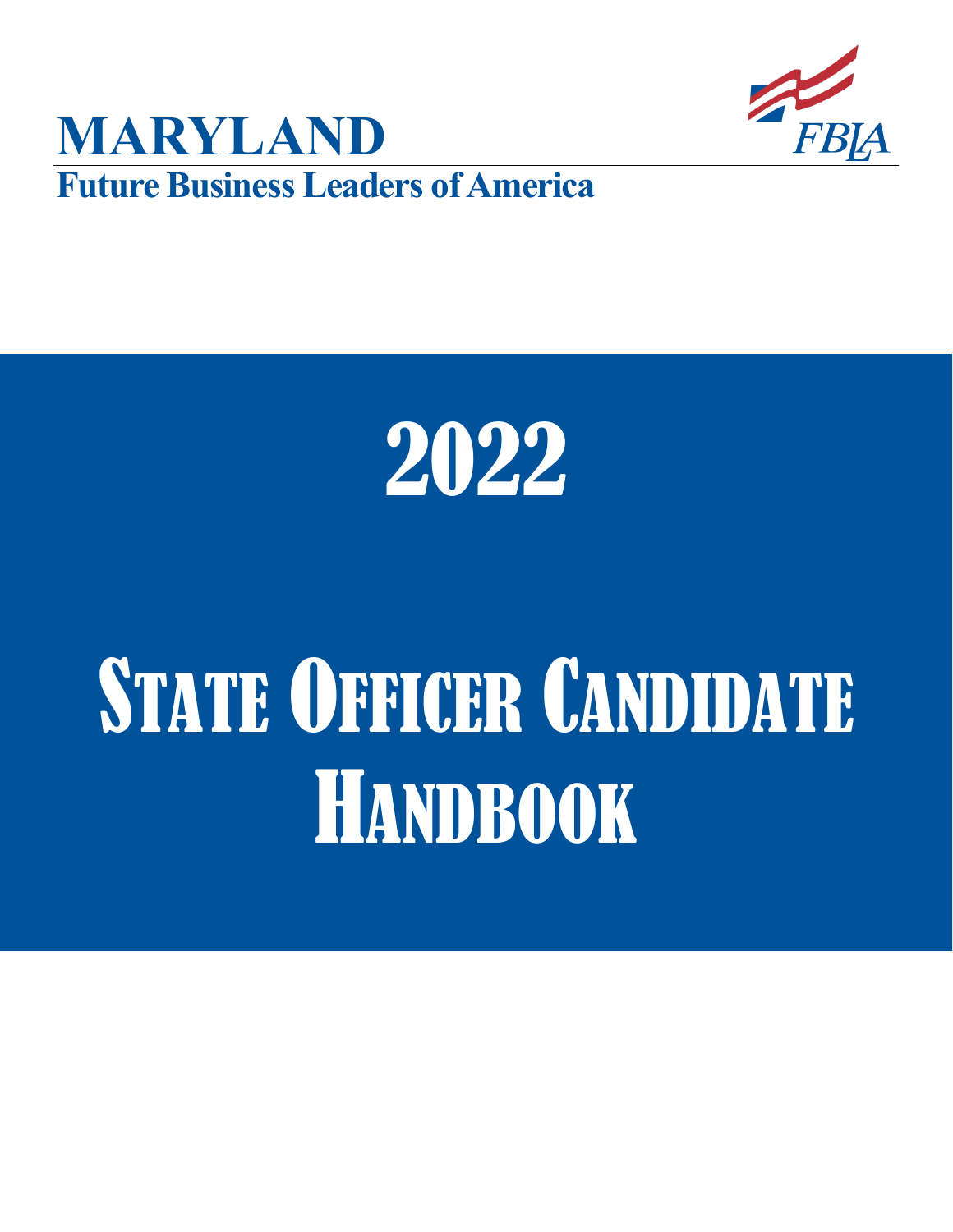## **MARYLAND FBLA 2022 STATE OFFICER CANDIDATE HANDBOOK**

#### **TABLE OF CONTENTS**

| GUIDELINES FOR ELECTIONS, TERM OF OFFICE, AND DUTIES OF STATE OFFICERS 3                       |  |
|------------------------------------------------------------------------------------------------|--|
|                                                                                                |  |
|                                                                                                |  |
|                                                                                                |  |
|                                                                                                |  |
|                                                                                                |  |
|                                                                                                |  |
|                                                                                                |  |
| <b>APPENDIX</b><br>1 – LIST OF STATE OFFICER APPLICATION MATERIALS REQUIRED FOR SUBMISSION  10 |  |

# **2022 DATES AND DEADLINES**

**State Officer Application deadline: February 23, 2022 State Officer Application conditional acceptance date: February 28, 2022 Candidate Screening Materials deadline: March 9, 2022 Candidate Interview and Screening Meeting date: March 12, 2022 State Officer Candidate Final Acceptance Notification: March 14, 2022 Campaign Bio/Statement & Video deadline: March 18, 2022 Campaign Bio/Statement & Video acceptance date: March 21, 2022**

**All items with a deadline are due no later than 5 p.m. on the dates listed above.**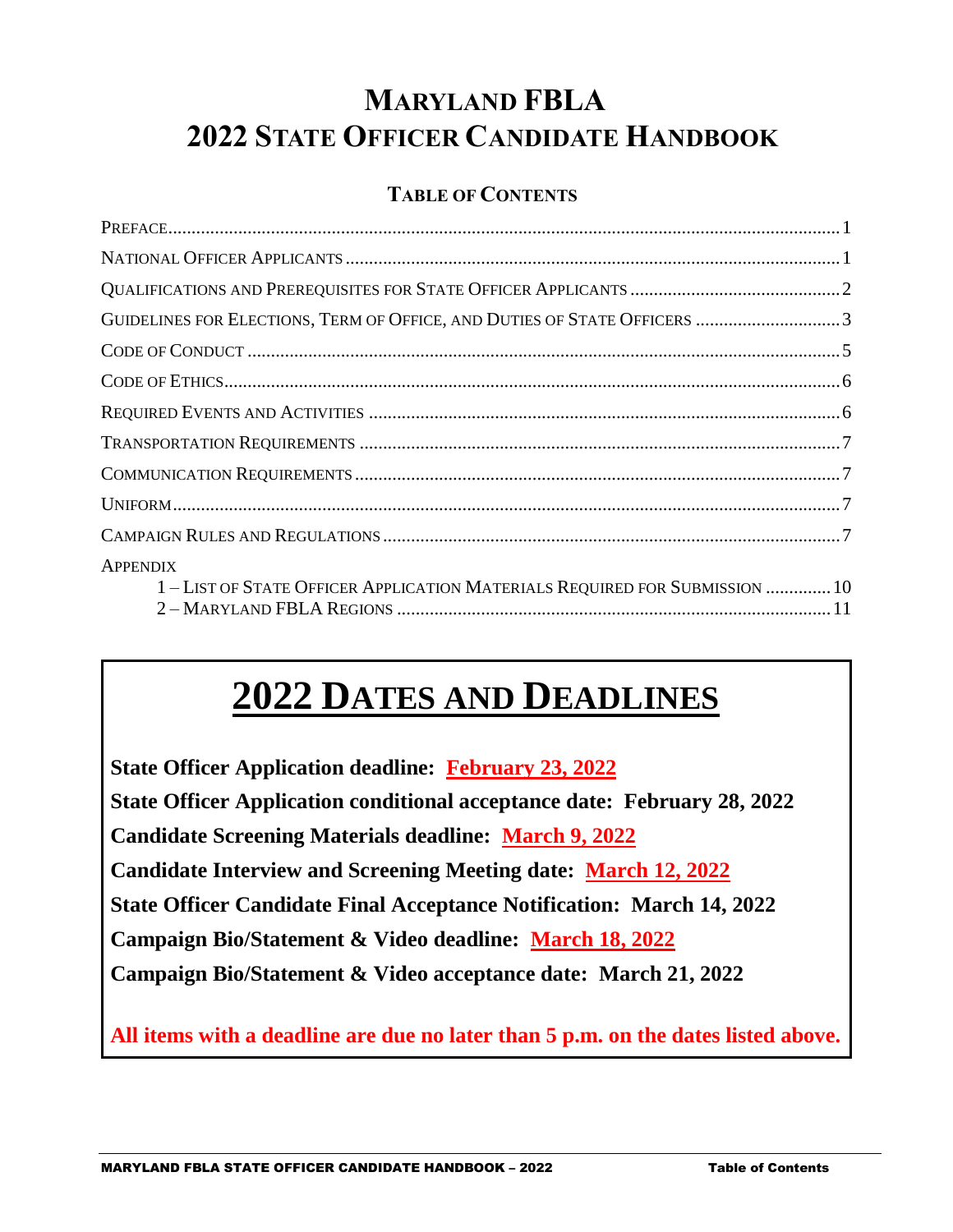## **PREFACE**

Maryland FBLA is a dynamic student organization in search of chapter members that are seeking to expand their leadership ability and serve the State Chapter. If nominated and elected or appointed, you will have a unique opportunity to further develop and strengthen your personal and leadership skills and improve FBLA in Maryland.

Maryland FBLA places a great amount of trust and responsibility in its state officers. As such, choosing to run for state office is a decision that should be made with careful thought and consideration. State officers are required to attend a number of conferences, meetings, and training sessions that will require both school and parental approval and support. In addition, other meetings, special events, and local chapter visits are also required. Members should consult with their chapter membership, chapter advisor, school administration, local CTE director, and parents before making a decision to seek state office.

Maryland FBLA is in search of individuals who have a sincere commitment to FBLA to serve as its state officers. If you are enthusiastic about the opportunity to serve your fellow Maryland FBLA members as a state officer, and you are willing and able to commit the necessary time to participate in the many activities and events involved, then talk with your parents and advisor and submit your complete application for review by the Candidate Screening Committee.

Deadline for receipt of State Officer Application materials is listed in the State Officer Application. The application and all application materials are submitted online.

## **NATIONAL OFFICER APPLICANTS**

Candidates that are interested in seeking National Office must complete the "Maryland FBLA-PBL Statement of Interest – National Office" form and submit it to the Maryland FBLA Board of Directors by the same deadline as the State Officer Application. The Candidate Screening Committee and Board of Directors will review the application(s) and conduct an interview with the candidate(s) at a virtual meeting in conjunction with the Virtual State Leadership Conference. A vote will be taken by the Board of Directors and if approved, only one National Officer Candidate will be submitted to the National Office to run for office.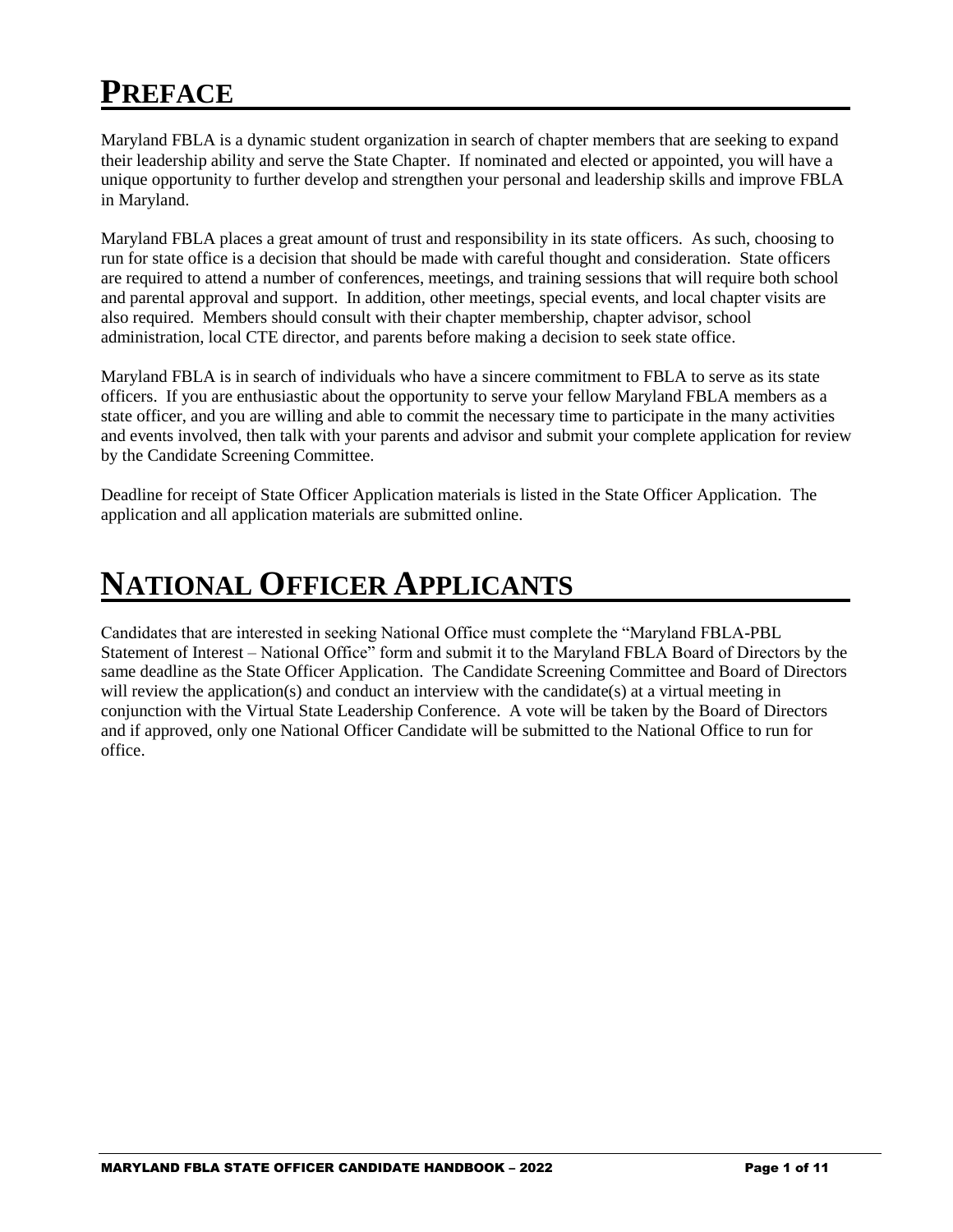## **QUALIFICATIONS AND PREREQUISITES FOR STATE OFFICER APPLICANTS**

- 1. Candidates for state office are presented to the Board of Directors Candidate Screening Committee for nomination upon a majority vote of the members of their local chapter. All portions of the State Officer Application must be completed and all certifications, related forms, and signatures obtained by the prescribed deadline. If an application is incomplete, late, has missing information, certifications, or signatures, or does not follow prescribed instructions will be disqualified. No extensions will be granted.
- 2. The Board of Directors Candidate Screening Committee will review all applications in advance of the State Leadership Conference (SLC). Only those applicants who complete all required application requirements, pass the state officer screening test, and pass the state officer screening interview and meeting will be officially certified by the Candidate Screening Committee and approved by the Board of Directors and be eligible to run for state office or be appointed at the SLC.
- 3. Candidates must qualify for office and adhere to all campaign rules and regulations according to the state bylaws and the qualifications and guidelines set forth in this document and by the Board of Directors. If there is any instance where there is a conflict in any published documents, the guidelines set forth by the Board of Directors shall supersede any other documents in effect.
- 4. Only active dues-paid members are eligible to hold state office.
- 5. Only two candidates may run for state office from any one active chapter. Candidates from the same chapter may not run for the same office. Those members taking the Parliamentary Procedure exam for the appointed office of State Parliamentarian are not included in this number.
- 6. To be considered for an elected or appointed office in the state chapter, a candidate shall:
	- a. have at least one full year remaining in his/her business program;
	- b. hold or have held an elective office in his/her local chapter;
	- c. have completed the Contributor Level of the BAA Program; and
	- d. achieve a minimum 50% score on the state officer candidate screening test.
- 7. Candidates for the office of State President must be a current or past state officer or have served as a local chapter officer for two years.
- 8. In the event that there are no candidates nominated for a particular state office prior to the SLC, provisions will be made to accept applications before and after the SLC subject to the same guidelines listed herein, or as prescribed the Board of Directors. The Board of Directors may appoint a student as a state officer if a vacancy exists after elections are held at the State Leadership Conference.
- 9. Candidates running for state office must be enrolled in a Maryland high school and maintain a minimum 2.5 GPA during their term of office. Candidates must have at least one year remaining in their high school program and must hold or have held an elected office in their local FBLA chapter.
- 10. Candidates may not change offices once their application has been submitted unless approved by the Board of Directors for limited circumstances only.
- 11. Candidates for state office must be registered for and participate in the SLC. The local chapter advisor must also register for the SLC. Candidates must submit a video of their officer speech and other campaign materials as described on page 8 of this document. Candidates for the appointed office of State Parliamentarian do not run a campaign or submit an officer speech video.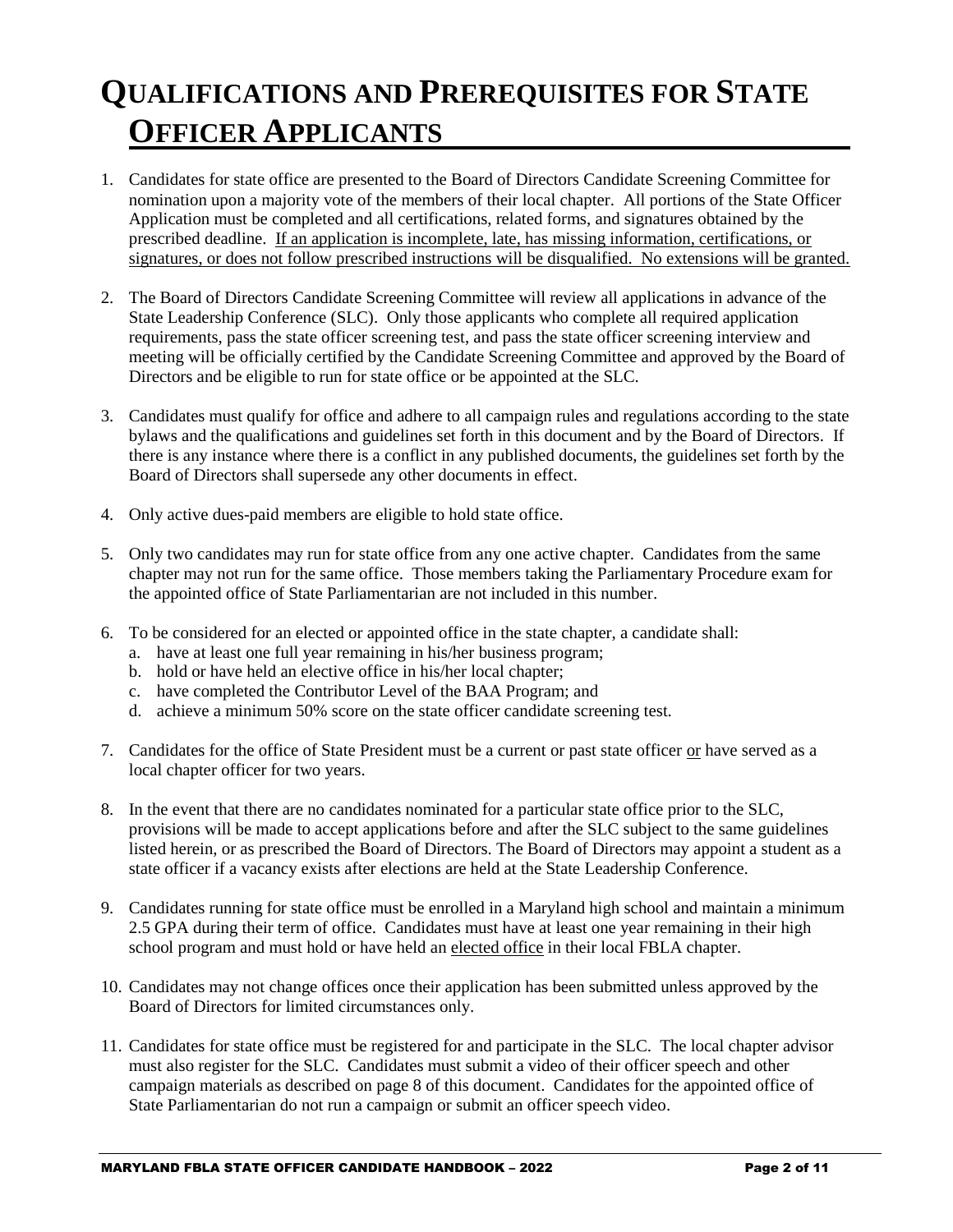## **GUIDELINES FOR ELECTIONS, TERM OF OFFICE, AND DUTIES OF STATE OFFICERS**

**Elections.** The president, vice-president, secretary-treasurer, and reporter-historian shall be elected by a ballot vote of the voting delegates. The regional vice-presidents shall be elected by a ballot vote by the local voting delegates of respective regions. The office of Parliamentarian is an appointed office and is based upon the top score on the objective test. A majority vote shall be required for election to office. Voting delegates may vote not to elect a candidate. If a candidate or the no-vote option does not receive a majority vote on the third vote for an office, the candidate receiving the lowest number of votes for that vote shall be dropped from the fourth vote. If necessary, the candidate receiving the lowest number of votes shall be dropped from each subsequent vote until one candidate or the no vote option receives a majority of the votes.

**Term of Office.** State officers shall be elected for one year or until their successors are elected or appointed. Their term of office shall begin at the close of the State Leadership Conference at which they were elected or appointed and end at the close of the next State Leadership Conference.

**Duties of Officers.** Listed below are the duties of all elected and appointed state officers.

State President:

- 1. Serve as a member of the Board of Directors;
- 2. Serve as chair of the State Officer Executive Committee;
- 3. Preside over the committee meetings and delegate assemblies of the chapter;
- 4. Maintain a close and continuing relationship with the Board of Directors, State Officer Advisor, and State Officer Coach;
- 5. Maintain a close and continuing relationship with all state officers, including regularly scheduled one-on-one conversations with each member of the state officer team;
- 6. Perform other duties for the promotion and development of local, regional, and state activities; and
- 7. Perform other duties as prescribed by the Board of Directors and/or State Officer Advisor.

State Vice President:

- 1. Assist the President and other officers in duties assigned to him/her;
- 2. Assist the Reporter-Historian with writing *Tomorrow's Business Leader* articles;
- 3. Preside over all chapter meeting and meeting of the State Officer Executive Committee in the President's absence; and
- 4. Perform other duties as directed to them by the President, Board of Directors, and/or State Officer Advisor.

Regional Vice Presidents (Region 1, 2, 3, 4, and 5):

- 1. Assist in planning and conducting a regional leadership conference;
- 2. Coordinate activities within their region;
- 3. Develop resources for the website Member Center; and
- 4. Perform other duties as directed to them by the President, Board of Directors, and/or State Officer Advisor.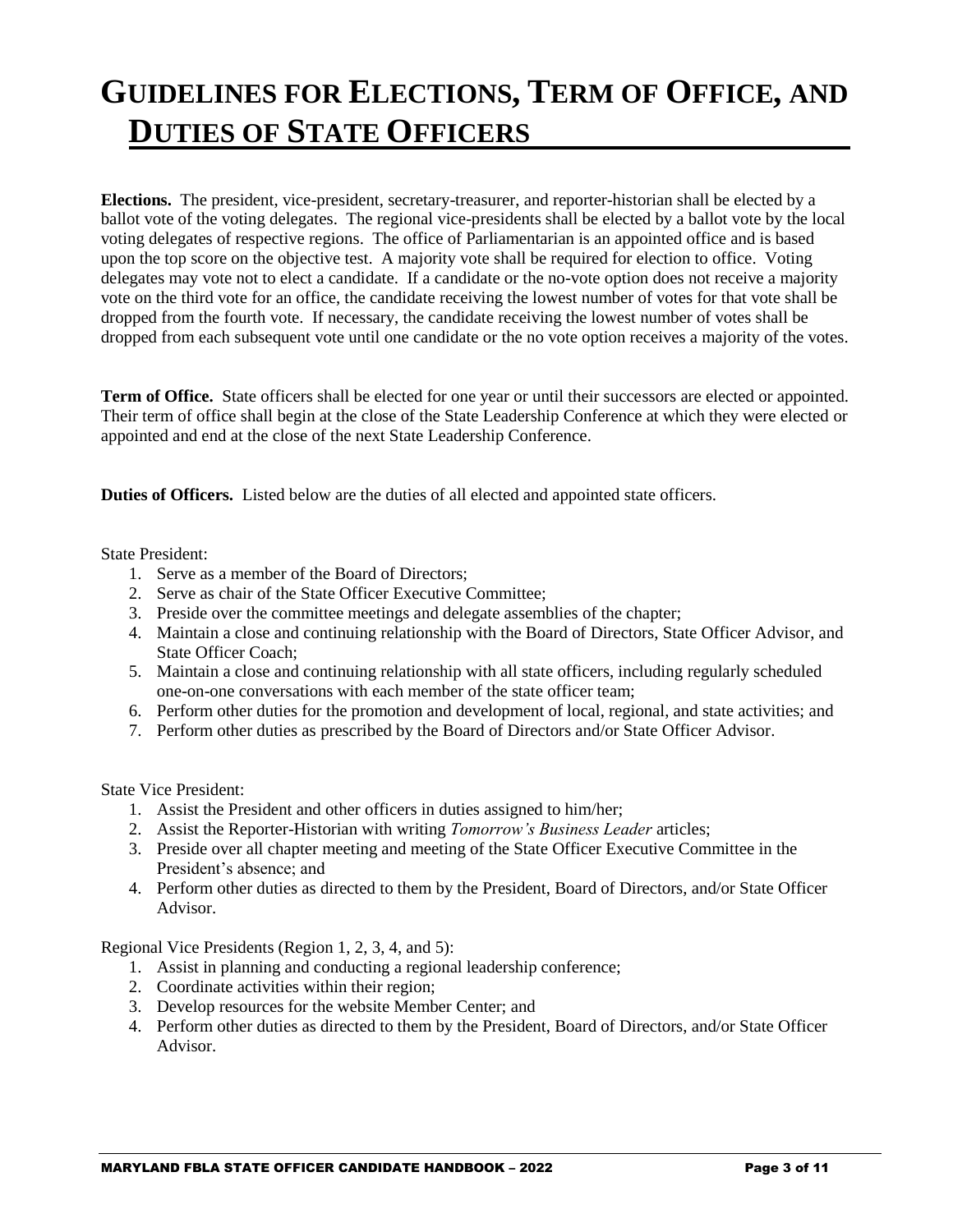Secretary-Treasurer:

- 1. Perform all duties common to this office, such as keeping an accurate record of the sessions of the state convention and of the state officer executive committee;
- 2. Provide one copy of minutes and any substantiating reports to the Board of Directors for the permanent files within ten working days after the state conventions and state officer executive committee meetings;
- 3. Assist the Board of Directors in connection with financial matters;
- 4. Assist the Reporter-Historian in the writing of press releases for state events/activities;
- 5. Maintain existing website database of former state officers and assist the Board of Directors in locating additional state officer teams to create a more accurate database; and
- 6. Perform other duties as directed to them by the President, Board of Directors, and/or State Officer Advisor.

#### Reporter-Historian:

- 1. Keep a record of the meetings and other activities of the chapter throughout the year and submit all records to the Board of Directors at the end of the term;
- 2. Organize a virtual document of historical records and keep it up to date with local, state, and national items of interest concerning FBLA;
- 3. Produce and post on the Maryland FBLA website a monthly state newsletter following guidelines prescribed by the Board of Directors;
- 4. Submit articles to National FBLA-PBL, Inc. for publication in its member magazine and its website following guidelines prescribed by the Board of Directors;
- 5. Design, develop, maintain, and promote the state chapter's official website following the guidelines prescribed by the Board of Directors and ensure the website contains current information and is updated timely;
- 6. Ensure the website is functioning properly, including all e-mail addresses, links, video, and downloads;
- 7. Serve as the public relations liaison between National FBLA-PBL, Inc. and Maryland FBLA as well as between local chapters and Maryland FBLA;
- 8. Maintain and post to all Maryland FBLA social media accounts following the guidelines prescribed by the Board of Directors; and
- 9. Perform other duties as directed to them by the President, Board of Directors, and/or State Officer Advisor.

#### Parliamentarian:

- 1. Advise the president of the orderly conduct of business in accordance with state chapter bylaws and *Robert's Rules of Order Newly Revised*;
- 2. Be responsible for the orderly conduct of business during meetings of the executive committee, delegate assemblies, and conventions;
- 3. Promote the work of the parliamentarian in local chapters;
- 4. Serve as a liaison to Middle Level FBLA; and
- 5. Perform other duties as directed to them by the President, Board of Directors, and/or State Officer Advisor.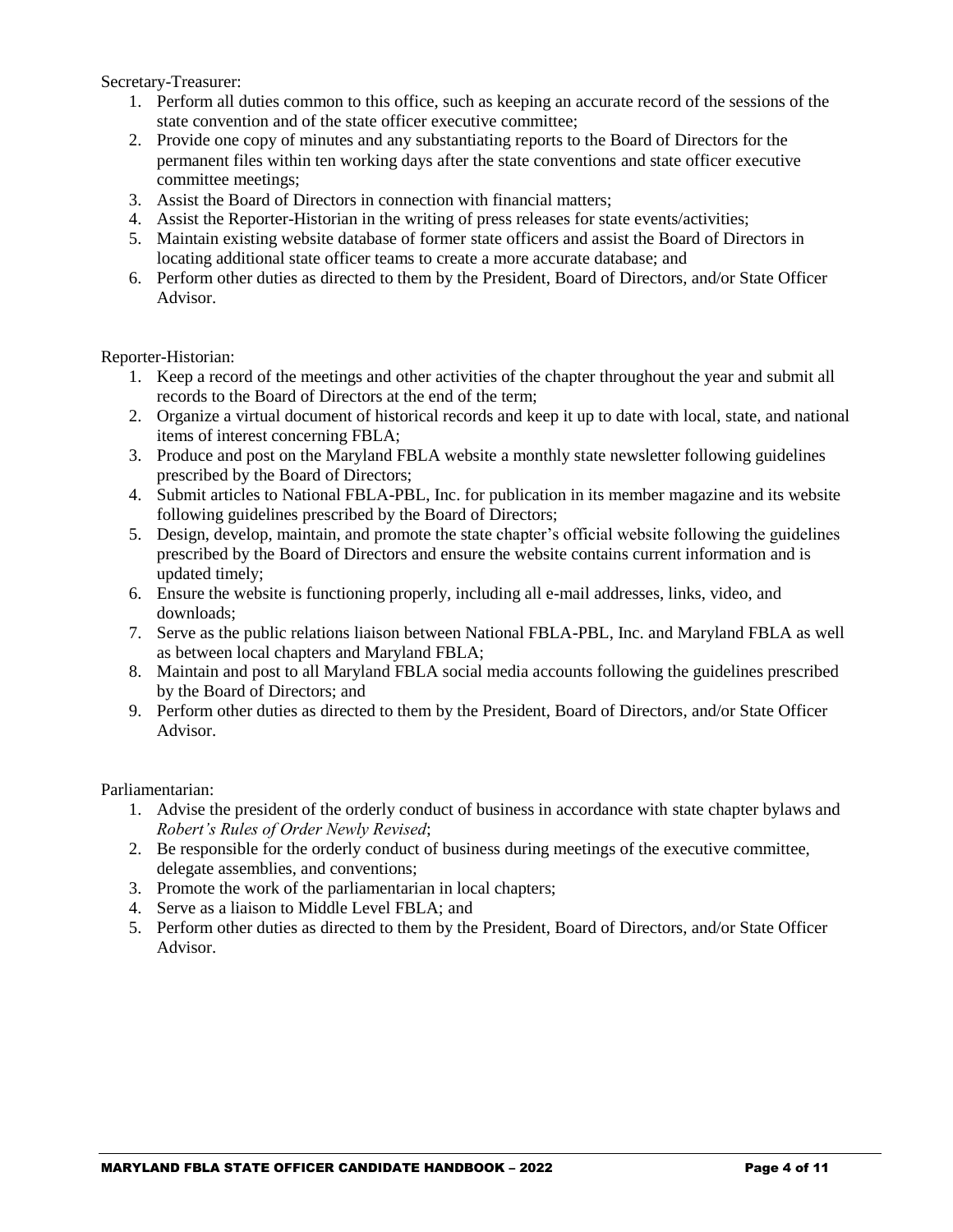## **CODE OF CONDUCT**

If elected to state office, I will follow the Code of Conduct as listed below.

- 1. Be dedicated to serving the members of Maryland FBLA.
- 2. Be willing to commit the entire year to the activities of the Maryland FBLA State Chapter.
- 3. Be willing and able to travel locally, across the state, and nationally as needed.
- 4. Be free of commitments that will interfere with my term of office.
- 5. Become thoroughly knowledgeable about FBLA and its programs.
- 6. Work through preparation and practice to develop myself into an effective public speaker and project a desirable image of FBLA at all times.
- 7. Write letters, thank you notes, reports, and other correspondence in a timely manner.
- 8. Accept and seek constructive criticism and evaluation of my performance.
- 9. Keep up-to-date on current events in my community, state and nation.
- 10. Develop and maintain a cooperative attitude.
- 11. Be willing to take and follow directions as directed by those responsible to me.
- 12. Attend all meetings and activities promptly and in proper business attire (follow FBLA dress code and wear the state-issued state officer uniform).
- 13. Produce regular status reports/updates for items I am responsible for by the deadlines established by the Board of Directors.
- 14. Achieve the Leader and Advocate levels of the BAA, or if already achieved, obtain the Capstone level of the BAA during my term of office.
- 15. Check e-mail, text messaging and phone daily and respond to all FBLA related e-mail, text and phone calls within 24 hours.
- 16. Use discretion in all circumstances to preserve the character of FBLA Officers.
- 17. Reimburse Maryland FBLA for costs associated with service as a state officer in the event that I am unable to complete my term of office. Resignation may include non-medical reasons; removal from office for failure to follow the FBLA Commitment and Code of Conduct/Ethics; failure to uphold the communication or meeting requirements; failure to uphold the transportation requirements; failure to maintain the required GPA; and other circumstances not becoming of an FBLA State Officer.
- 18. Reimburse Maryland FBLA for costs associated with failure to attend any required meetings and/or conferences where Maryland FBLA has subsidized their attendance.
- 19. Make service to the Maryland FBLA state chapter my top priority after education/family obligations.

If elected or appointed as a state officer for Maryland FBLA, you are expected to carry out all responsibilities in accordance with these statements and understand that you may be removed from office at any time by the FBLA Board of Directors if you do not completely adhere to these established standards for State Officers. These standards and regulations apply to all official and unofficial FBLA activities during my term of office.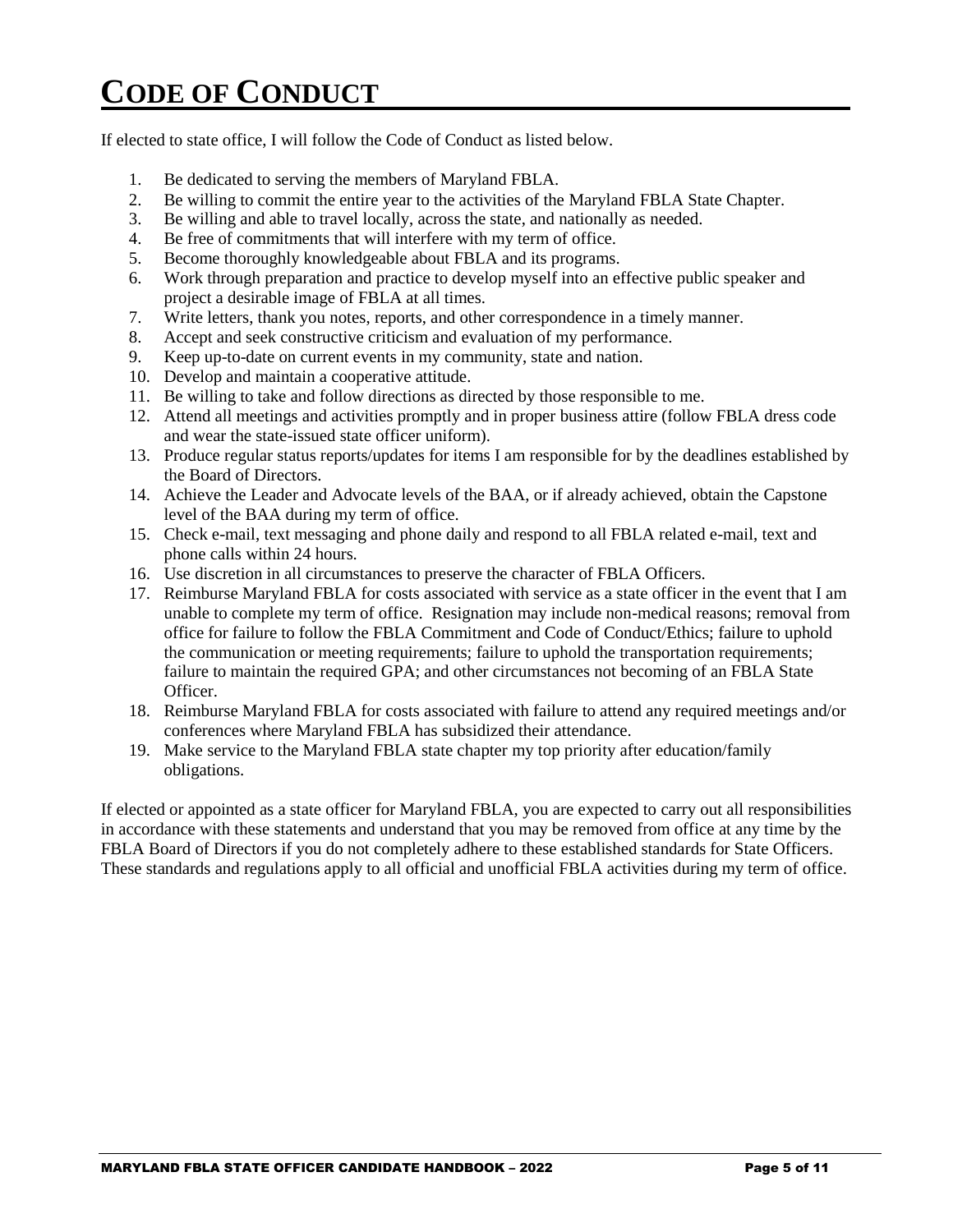## **CODE OF ETHICS**

If elected or appointed, I will abide by the State Officer Code of Ethics as listed below.

- 1. To treat all FBLA members equally and not favoring one over another.
- 2. To behave in a manner that conveys and commands respect without an air of superiority.
- 3. To maintain dignity while being personable, concerned, and interested in others.
- 4. To use wholesome language in all speeches and informal conversations.
- 5. To avoid participation in and actively discourage conversations that may belittle or degrade others.
- 6. To maintain proper dress and good grooming for all occasions.
- 7. To avoid places, activities, situations, and verbal or written comments that would in any way raise questions about my moral character or conduct.
- 8. To consider a boyfriend or girlfriend as secondary to officer responsibilities and consider any relationship of any type as off-limits while at official or unofficial FBLA activities.
- 9. To forego all alcohol, tobacco, and other drugs as limited by law while involved in official and unofficial FBLA activities and abide by all state and federal laws.
- 10. To participate fully in all activities, conferences, workshops, business meetings, etc. for which I have responsibility.

If elected or appointed as a state officer for Maryland FBLA, you are expected to carry out all responsibilities in accordance with these statements and understand that you may be removed from office at any time by the FBLA Board of Directors if you do not completely adhere to these established standards for State Officers. These standards and regulations apply to all official and unofficial FBLA activities during my term of office.

### **REQUIRED EVENTS AND ACTIVITIES**

If elected or appointed as a state officer for Maryland FBLA, you are expected to attend all of the required activities/meetings listed below. Failure to attend any required event with or without notice will be subject to resignation or removal from office. Dates/timeframe of events are listed in the State Officer Application.

- Organizational meeting with your incoming state officer team **(Required)**
- MD FBLA State Officer Leadership Training **(Required)**
- National Leadership Conference **(Required)**
- MSDE-sponsored State Officer Training **(Required)**
- State Fall Leadership Conference **(Required)**
- National Fall Leadership Conference **(Required** during years when the NFLC is located in Baltimore or Washington, DC and **Optional** in years when NFLC is not held in Baltimore or Washington, DC)
- State Leadership Conference **(Required)**
- State Executive Meetings/Calls (approximately 1 per month on weekdays or weekends) **(Required)**
- Local Chapter Visits (approximately 5 virtual/physical visits during school year) **(Required)**
- Regional Leadership Conference **(Required)**
- Organizational meeting with the state officer team following your term **(Required)**
- Earn the Leader and Advocate levels of the Business Achievement Awards; if all have already been earned before becoming a state officer, then Capstone must be completed **(Required)**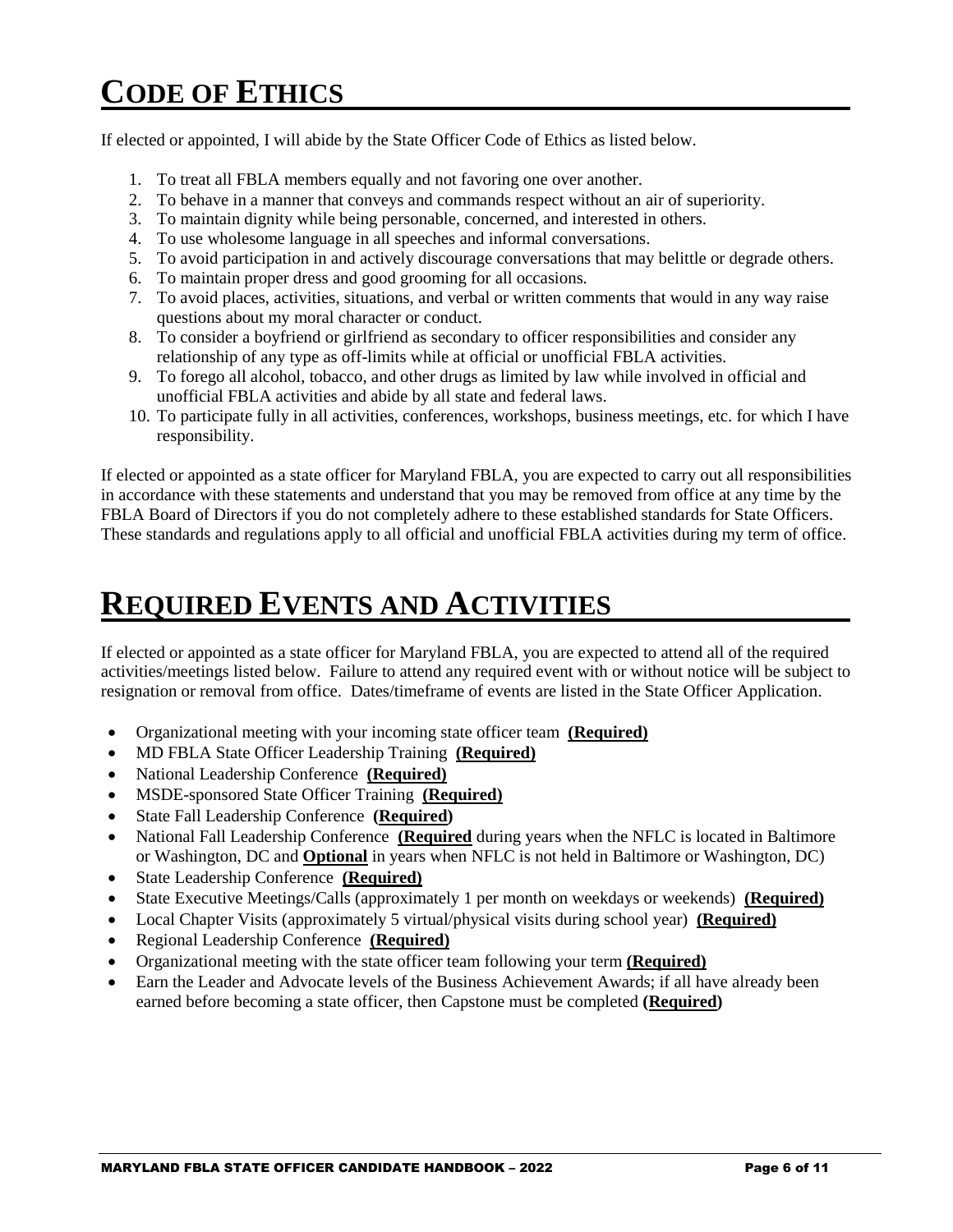## **TRANSPORTATION REQUIREMENTS**

As a state officer you will be required to visit local chapters around the state as well as attend conferences, meetings and other events as listed in the State Officer Handbook and Code of Conduct. In addition to these meetings, other meetings and events will arise during the year. These meetings/functions may occur during the school day, after school, in the evenings, and/or on the weekend. In addition, for the Maryland State Leadership Conference, state officers are required to be at the conference site a day in advance of when the conference starts and remain for the entire conference. The state officer must have access to transportation to attend these required meetings. It is the responsibility of the state officer, parent/legal guardian, and/or chapter advisor to ensure that transportation is available for the state officer to attend the meetings.

## **COMMUNICATION REQUIREMENTS**

As a state officer you will be required to be in regular contact with other state officers, local chapters, the Board of Directors' Chairman, the State Officer Advisor, State Officer Coach and others. State officers must be able to access e-mails and texts on a daily basis and be accessible by telephone (preferably by cell phone). State officers must respond to FBLA related e-mails, texts, and telephone calls within 24 hours or sooner.

## **UNIFORM**

All state officers will be provided a state officer uniform for use during their term of office. Each officer will be issued one name badge, one polo shirt, one tie or scarf, two dress shirts, one blazer, and one pair of pants or skirt. This uniform is to be worn at all official FBLA events. In the event that a state officer outgrows, no longer fits into, or loses any uniform item during their term of office, they are responsible for purchasing additional items through Maryland FBLA so as to match the rest of the officer team. At the conclusion of the term of office, the blazer must be returned to Maryland FBLA on the last day of the State Leadership Conference (or NLC, if attending). Any officers that resign or are removed from office must return all cleaned uniform items within 15 days or reimburse the state chapter for these items (approximately \$300).

## **CAMPAIGN RULES AND REGULATIONS**

**2022 SLC Virtual Campaign.** No campaigning is permitted outside of the prescribed activities listed in this State Officer Candidate Handbook and as further described in other information that will be released to the candidates by Maryland FBLA. Campaigning is strictly prohibited before the conference. Candidates are prohibited from contacting members of other local chapters prior to the SLC. Candidates are also prohibited from distributing literature, posting an intent to run for office on web pages, including local websites, local or state message boards, social media sites (including but not limited to Facebook, Twitter, Instagram, etc.), other websites, in electronic campaign applications, or in e-mail messages.

**Candidate Application Screening.** All state officer application materials will be reviewed by the Candidate Screening Committee to ensure that the candidate is eligible to run and is following all proper procedures in running for office. Notice of preliminary candidate acceptance will be e-mailed to all candidates and chapter advisors.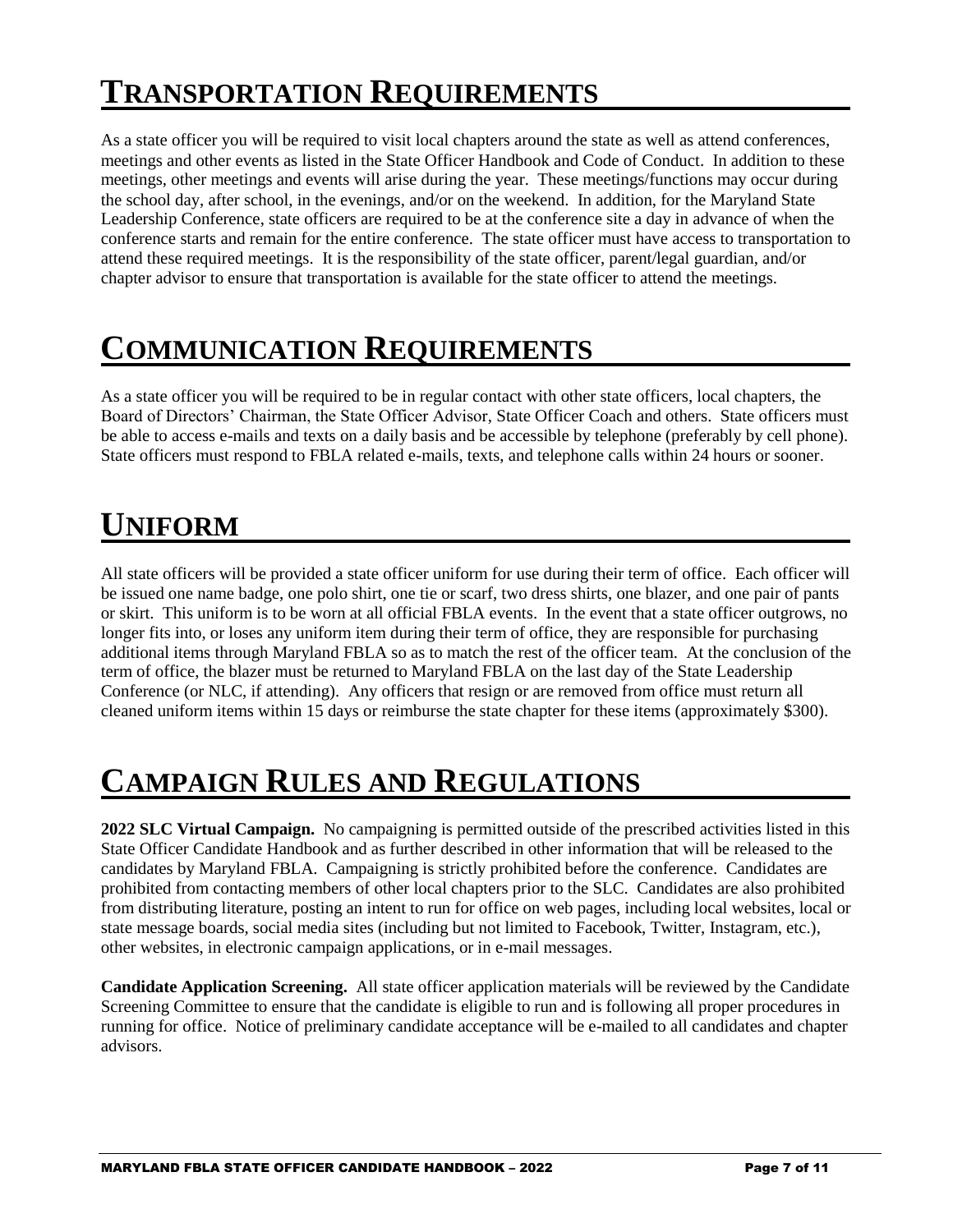#### **Candidate Interview/Screening Meeting and Submission of Other Screening Materials.**

All candidates for elected and appointed office must attend a Candidate Interview and Screening Meeting on the date listed in this Handbook. The purpose of the Candidate Interview and Screening Meeting is to learn more about each potential candidate for state office. The time and virtual format of the meeting will be provided to all candidates upon preliminary acceptance of their State Officer Application materials on the date listed in this Handbook. Candidates that are not able to attend this meeting will be disqualified from state office.

All candidates for elected and appointed office must submit additional qualifying screening materials for review by the Candidate Screening Committee by the date listed in this Handbook. The additional qualifying information may include, among other subjects: writing conference remarks; writing an article for submission to a publication; writing a press release or short newsletter; demonstrating the ability to edit web content and manage social media; writing a business letter; knowledge of Parliamentary Procedure; etc. The purpose of the additional qualifying screening materials is to learn more about the writing style and other capabilities of potential candidates for state office.

All candidates will complete an objective test on general knowledge of FBLA-PBL. The score of the objective test must be at least 50% or the candidate will be disqualified as a candidate for state office. The score of the objective test will be included with the candidate's photo/biography/campaign statement.

Upon completion of the Candidate Interview and Screening Meeting, as well as a review of the additional qualifying information, each candidate will be notified by the date listed in this Handbook with regard to their full acceptance as a candidate for state office and can begin preparing their campaign and campaign materials. Candidates that do not meet the minimum criteria as set by the Candidate Screening Committee and based on their knowledge test score and performance at the candidate interview meeting will be disqualified from being a candidate for state office.

**Officer Candidate Objective Test.** All applicants for elected office will complete an objective test on general knowledge of FBLA-PBL. Candidates should review the Maryland FBLA-PBL and National FBLA-PBL websites and all documents contained there within, the Maryland FBLA Competitive Events Handbook, and the National FBLA Chapter Management Handbook. The test will be given on a date and time prescribed by MD FBLA and a 50% minimum score must be attained. Results of the test will be provided to each candidate and will be included with the candidate's photo/biography/campaign statement.

**Parliamentary Procedure Objective Test.** Candidates seeking appointment as the State Parliamentarian must complete an objective test on the principles of parliamentary procedure. The test will be given on a date and time prescribed by MD FBLA. The candidate with the highest objective test score will be appointed the State Parliamentarian. In the event of a tie score between the top score candidates, a secondary objective test will be administered only to those top candidates with a tie score.

**Campaign Materials.** With the virtual format of the SLC, campaign materials will be limited to a photograph, a 1-page biography/campaign statement, and campaign speech. These campaign materials must be provided to the Candidate Screening Committee by the date prescribed in this Handbook and will be approved by the Candidate Screening Committee. Upon review of these campaign materials, the Candidate Screening Committee will send an email to each candidate and advisor stating that the materials are acceptable or note any issues/problems with any of the materials described by the candidate and reviewed by the Candidate Screening Committee.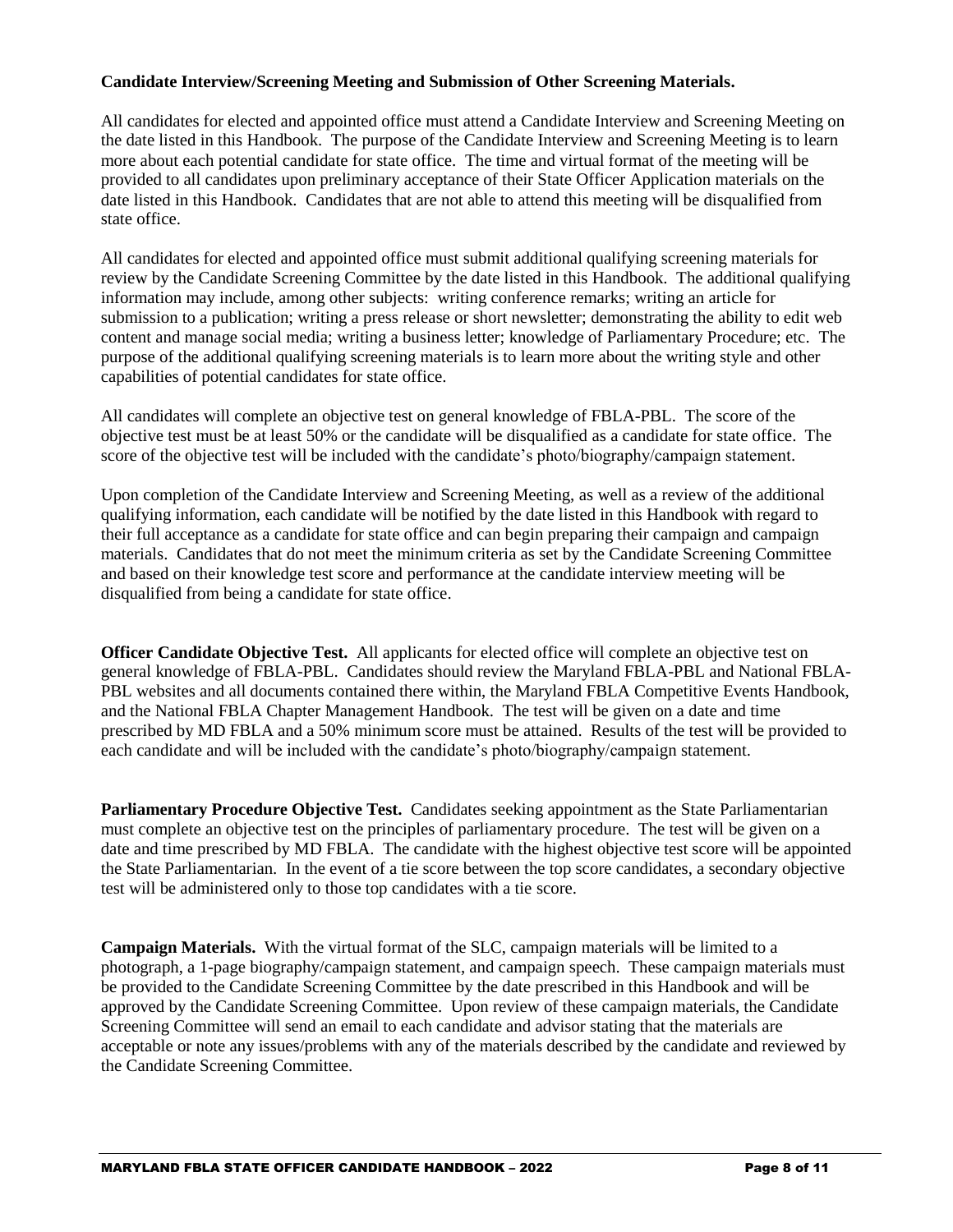**Campaign Speech.** With the virtual format of the 2022 SLC, candidates for all elected state offices will prepare a pre-recorded 1-minute speech to all local voting delegates. This speech, along with the biography and candidate statement will be made available to all local voting delegates in advance of the Voting Delegate Session. Details on recording and uploading the speech will be provided to approved candidates.

**Voting Session.** State officer elections will take place at the Voting Delegates Session at the 2022 MD FBLA Virtual SLC. Voting for all elected offices will take place during this session. A majority vote is required for election. If no candidate receives a majority vote on the third ballot, the candidate receiving the lowest number of votes for that ballot will be dropped from the fourth ballot. If necessary, the candidate receiving the lowest number of votes shall be dropped from each subsequent ballot until one candidate receives a majority of votes. No more than two FBLA state officers may run or be elected from the same local chapter and may not run for the same office. The office of State Parliamentarian is an appointed position and the candidate scoring the highest on the state officer principles of Parliamentary Procedure objective test will be appointed to the position of State Parliamentarian. This individual must have at least one year remaining in his/her high school program and complete the State Officer Application by the prescribed deadline.

**Election and Appointment Results.** Election and appointment results will be announced during the State Awards Program.

**Newly Elected State Officer Meeting.** There will be a mandatory organizational meeting for all newly elected and appointed State Officers on the date listed in the State Officer Application.

**Maryland FBLA State Officer Leadership Training.** All state officers are required to attend this training session (or sessions) that occurs in May/June.

**MSDE-sponsored State Officer Training.** State Officer Training provided by MSDE is required for all officers.

**Submitting the State Officer Application.** Applications must be certified by the candidate's local chapter advisor, CTE director, principal, and parent/guardian. The Maryland FBLA State Officer Application Certifications must be uploaded as directed in Appendix 1 of this document.

**Officer Vacancies.** If no applicants file for a specific office by the application deadline, notice will be sent to those chapters eligible to run a candidate for that office. In this event, the deadline for the application will be extended and announced by the Board of Directors. If there are still no applicants for a specific office by this deadline, the office(s) will remain vacant until the close of the State Leadership Conference. Any vacancies will be filled by the Board of Directors within 30 days of the close of the SLC by application and a phone interview.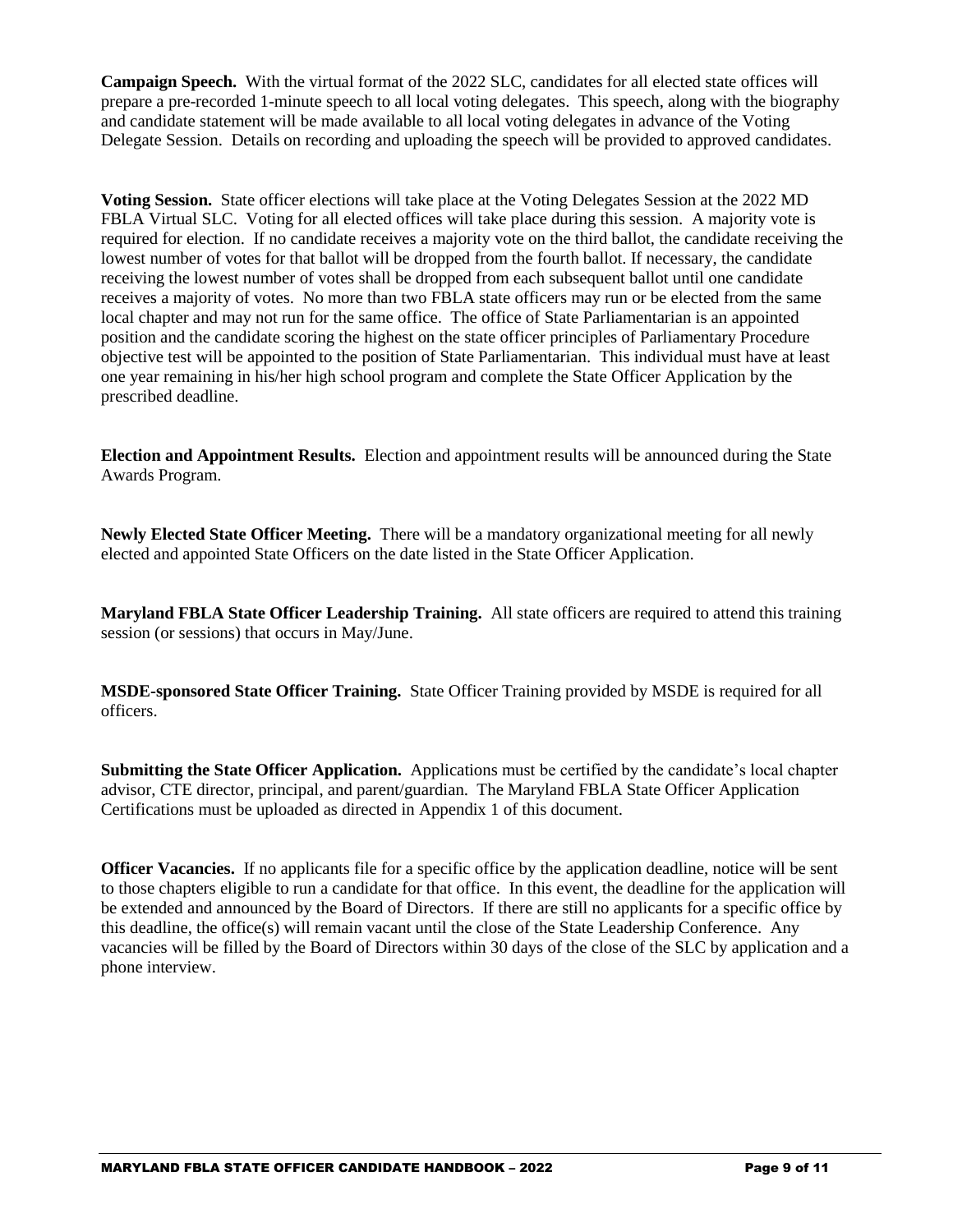# **APPENDIX 1**

#### **List of State Officer Application Materials Required for Submission**

*(Use chart below as a checklist to ensure you submit all required documents)*

| Completed | <b>Document</b>                                                                                                                                                                                                                                                                                                                                             |
|-----------|-------------------------------------------------------------------------------------------------------------------------------------------------------------------------------------------------------------------------------------------------------------------------------------------------------------------------------------------------------------|
|           | <b>State Officer Application online form</b><br>1.<br>--Using the link provided below, complete the online form and upload the documents<br>listed in Items 2-6 below.<br>https://mdfbla.wufoo.com/forms/2022-md-fbla-state-officer-application/                                                                                                            |
|           | <b>State Officer Application</b><br>2.<br>--Complete the application electronically. Handwritten entries will not be accepted.<br>--Save completed document as a PDF (ensure that it is saved with all data).<br>--File format must be as follows: SOA-Office-LastNameFirstInitial.PDF (see below)<br>--Upload the PDF via the online form in Item 1 above. |
|           | <b>State Officer Application Certification (signatures)</b><br>3.<br>--Obtain the required signatures on the State Officer Application Certification document.<br>--Scan the completed document as a PDF.<br>--File format must be as follows: Cert-Office-LastNameFirstInitial.PDF (see below)<br>--Upload the PDF via the online form in Item 1 above.    |
|           | Essay on why you are seeking state office (include specific goals for office sought)<br>4.<br>--Save the essay as a PDF.<br>--File format must be as follows: Essay-Office-LastNameFirstInitial.PDF (see below)<br>--Upload the PDF via the online form in Item 1 above.                                                                                    |
|           | 5. High School Transcript<br>--Scan all pages of the transcript as a PDF (identify business courses by circling or<br>underling them on the transcript).<br>--File format must be: Transcript-Office-LastNameFirstInitial.PDF (see below)<br>--Upload the PDF via the online form in Item 1 above.                                                          |
|           | <b>Resume</b><br>6.<br>--Save the resume as a PDF.<br>--File format must be: Resume-Office-LastNameFirstInitial.PDF (see below)<br>--Upload the PDF via the online form in Item 1 above.                                                                                                                                                                    |

\*\*File format for 'Office' is: President; VP; SecTr; RepHist; Parli; R1VP; R2VP; R3VP; R4VP; & R5VP. \*\*File format examples: SOA-VP-JonesD.PDF; Cert-R1VP-DoeJ.PDF, Resume-Parli-SmithP.PDF, etc.

Once all items are submitted, the Candidate Screening Committee will review the materials. The candidate and chapter adviser will receive a Notice of Candidate Acceptance if the candidate is approved through this preliminary review. All approved candidates will be required to submit a sample and/or descriptions of all campaign materials, including a Financial Statement and supporting documentation, as described in this Handbook and in Item 7 below.